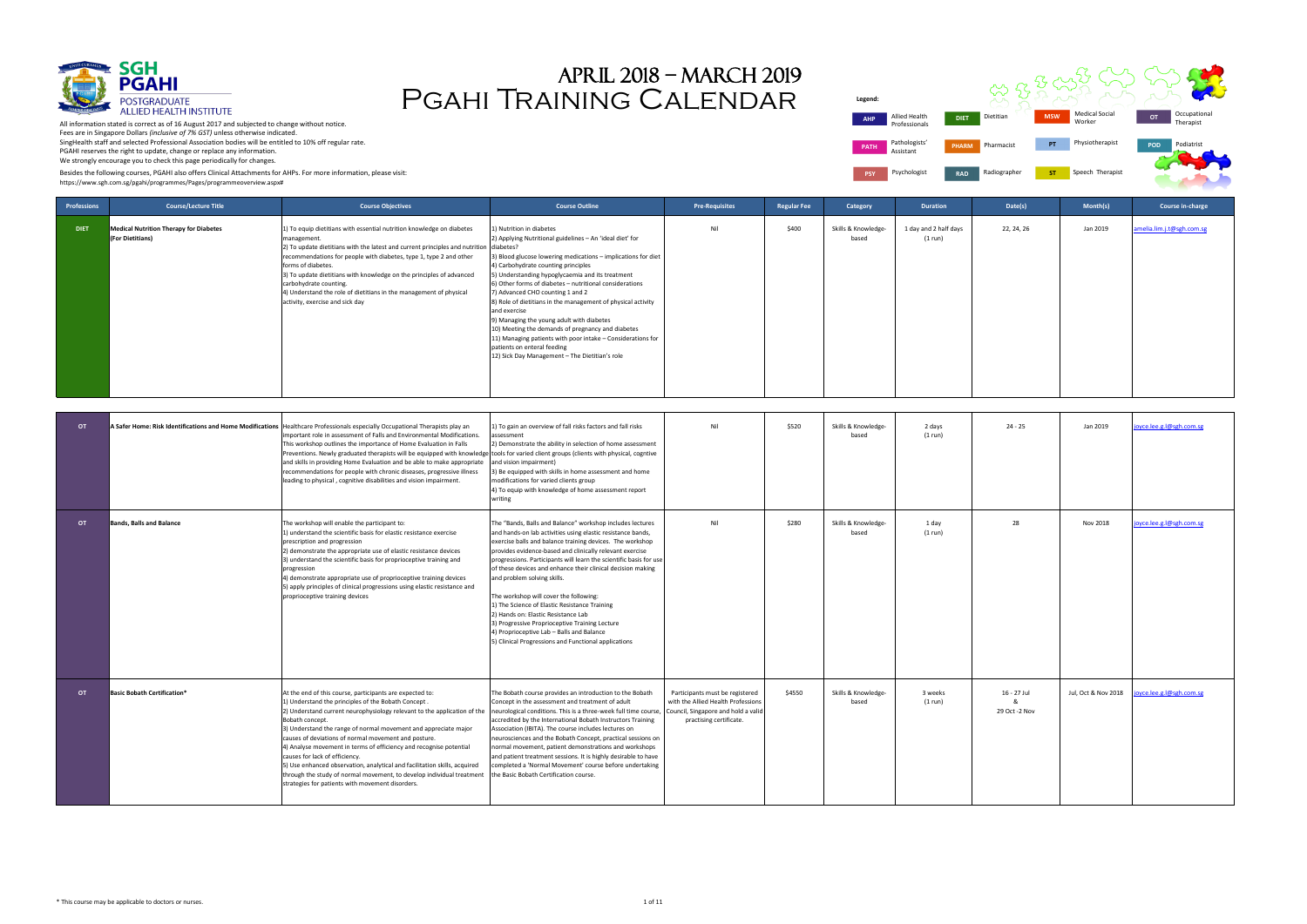

| gend:       |                                |              |              |            |                                 |            |                           |  |
|-------------|--------------------------------|--------------|--------------|------------|---------------------------------|------------|---------------------------|--|
| <b>AHP</b>  | Allied Health<br>Professionals | <b>DIET</b>  | Dietitian    | <b>MSW</b> | <b>Medical Social</b><br>Worker | <b>OT</b>  | Occupational<br>Therapist |  |
| <b>PATH</b> | Pathologists'<br>Assistant     | <b>PHARM</b> | Pharmacist   | PT         | Physiotherapist                 | <b>POD</b> | Podiatrist                |  |
| <b>PSY</b>  | Psychologist                   | <b>RAD</b>   | Radiographer | <b>ST</b>  | Speech Therapist                |            |                           |  |

# Pgahi Training Calendar April 2018 – march 2019

**DIET** Die **Legend: PATH** Pathologists Assistant **PSY** Psychologist **RAD** 

Besides the following courses, PGAHI also offers Clinical Attachments for AHPs. For more information, please visit:

| <b>Professions</b> | <b>Course/Lecture Title</b>                                         | <b>Course Objectives</b>                                                                                                                                                                                                                                                                                                                                                                                                                                                                                                                                                                                                                                                                                                                                                                                                                                                                                                                                                                                                                                                                                                                                                                                                                                                                                                 | <b>Course Outline</b>                                                                                                                                                                                                                                                                                                                                                                                                                                                                                                                                                                                                                                                                                                                        | <b>Pre-Requisites</b> | <b>Regular Fee</b> | Category                     | <b>Duration</b>        | Date(s)                    | Month(s)             | Course in-charge         |
|--------------------|---------------------------------------------------------------------|--------------------------------------------------------------------------------------------------------------------------------------------------------------------------------------------------------------------------------------------------------------------------------------------------------------------------------------------------------------------------------------------------------------------------------------------------------------------------------------------------------------------------------------------------------------------------------------------------------------------------------------------------------------------------------------------------------------------------------------------------------------------------------------------------------------------------------------------------------------------------------------------------------------------------------------------------------------------------------------------------------------------------------------------------------------------------------------------------------------------------------------------------------------------------------------------------------------------------------------------------------------------------------------------------------------------------|----------------------------------------------------------------------------------------------------------------------------------------------------------------------------------------------------------------------------------------------------------------------------------------------------------------------------------------------------------------------------------------------------------------------------------------------------------------------------------------------------------------------------------------------------------------------------------------------------------------------------------------------------------------------------------------------------------------------------------------------|-----------------------|--------------------|------------------------------|------------------------|----------------------------|----------------------|--------------------------|
| <b>OT</b>          | Bobath Normal Movement*                                             | The Bobath concept is a rehabilitation approach used to restore functional 1) Concepts of normal movement used in the assessment and<br>movement in patients who have developed movement/postural<br>dysfunctions due to brain injuries, such as stroke and cerebral palsy. This<br>course is designed to introduce participants to the concepts of the Bobath 2) Workshop consists of a theoretical introduction to normal<br>Approach used in the assessment and treatment of adults with<br>neurological or neuromuscular impairments.<br>At the end of this course, participants are expected to:<br>1) Describe the concepts and basic components of normal movement.<br>2) Understand the wide postural and tonal variation in the normal<br>population.<br>3) Draw on improved analysis and assessment skills to more effectively<br>treat neuromuscular disorders.                                                                                                                                                                                                                                                                                                                                                                                                                                               | treatment of adults with neurological or neuromuscular<br>impairments<br>movement, practical sessions and a patient demonstration                                                                                                                                                                                                                                                                                                                                                                                                                                                                                                                                                                                                            | Nil                   | \$990              | Skills & Knowledge-<br>based | 3 days<br>(2 runs)     | 11 - 13 Jul<br>24 - 26 Oct | Jul 2018<br>Oct 2018 | joyce.lee.g.l@sgh.com.sg |
| <b>OT</b>          | Geriatric Rehabilitation                                            | At the end of the workshop, participants should be able to:<br>1) Identify the cognitive changes and implement a person-centered care<br>in the management of elderly with altered cognition<br>2) Identify the primary functional problems and associated impairments<br>in elderly with total joint arthroplasties and hip fractures.<br>3) Incorporate knowledge of the pathology and biomechanics of<br>osteoporosis in effective prevention and intervention.<br>4) Understand the causes of altered response to drug therapy in elderly<br>and the issues related to polypharmacy<br>5) Identify common drug classes used in the elderly for pain and other<br>conditions and understand their impact on physical therapy and its<br>related side effects<br>6) Recognize the causes of frailty and discuss its appropriate interventions<br>7) Conduct a falls assessment and understand the implications of the test<br>results.<br>8) Gain an update on the evidence in falls prevention.<br>9) Evaluate the role of physiotherapy in palliative care and gain evidence<br>surrounding the benefits of it.<br>10) Gain an understanding of how to assist older adults with impaired<br>vision in mobility tasks<br>11) Be able to incorporate knowledge of home environment modification<br>in falls prevention | This workshop aims to allow participants to gain an<br>appreciation of cognitive changes in the elderly and explore<br>the strategies that can be used to manage elderly with<br>cognitive issues, and how to engage them in therapeutic<br>intervention. Other topics include management of common<br>problems experienced by the elderly population; such as falls<br>and fractures and chronic problems prevalent in older adults<br>such as frailty and osteoporosis. The impact of drug therapy i<br>also covered as older adults are often on pharmacological<br>therapy for their chronic problems. Participants will also<br>explore the role of physiotherapy in older adults with cancer<br>and those who require palliative care. | Nil                   | \$400              | Skills & Knowledge-<br>based | 4 half-days<br>(1 run) | $10 - 13$                  | Dec 2018             | oyce.lee.g.l@sgh.com.sg  |
| <b>OT</b>          | Management of Clients with Upper Limbs Conditions<br>(Rheumatology) | 1) Apply knowledge in managing Rheumatoid conditions<br>2) Master skills in fabricating basic splints appropriate for such conditions.                                                                                                                                                                                                                                                                                                                                                                                                                                                                                                                                                                                                                                                                                                                                                                                                                                                                                                                                                                                                                                                                                                                                                                                   | 1) Common Rhemutoid conditions (OA, RA, RSI)<br>2) Overview on the impact of rheumotoid conditions<br>3) Population commonly affected<br>4) Progression of conditions<br>5) Role of Occupational Therapist<br>6) Evidence Based Management<br>7) Common splints fabricated for such conditions                                                                                                                                                                                                                                                                                                                                                                                                                                               | Nil                   | \$520              | Skills & Knowledge-<br>based | 2 days<br>(1 run)      | $21 - 22$                  | Jan 2019             | oyce.lee.g.l@sgh.com.sg  |
| <b>OT</b>          | <b>Prescription of Powered Mobility Aids</b>                        | 1) Increase knowledge and skills on the range and features of powered<br>mobility aids and how to match these to clients' needs.<br>2) To be competent in identifying clients' capacities and abilities in<br>powered mobility aids usage.<br>3) To be confident in prescribing powered mobility aids to clients<br>according to their needs.                                                                                                                                                                                                                                                                                                                                                                                                                                                                                                                                                                                                                                                                                                                                                                                                                                                                                                                                                                            | L) Comparing the different common types of powered<br>mobility aids<br>2) Evaluating the suitability of clients needing powered<br>mobility aids<br>3) Understanding practical considerations of using powered<br>mobility aids<br>4) Improving clinical skills in assessing and training clients<br>who would benefit from powered mobility aids<br>5) Understanding possible customisation for powered<br>mobility aids<br>6) Understanding the consideration of funding schemes for<br>purchasing powered mobility aids.<br>7) Practical skills in driving powered mobility aids in the<br>community.                                                                                                                                     | Nil                   | \$550              | Skills & Knowledge-<br>based | 2 days<br>(1 run)      | TBC                        | Oct 2018             | joyce.lee.g.l@sgh.com.sg |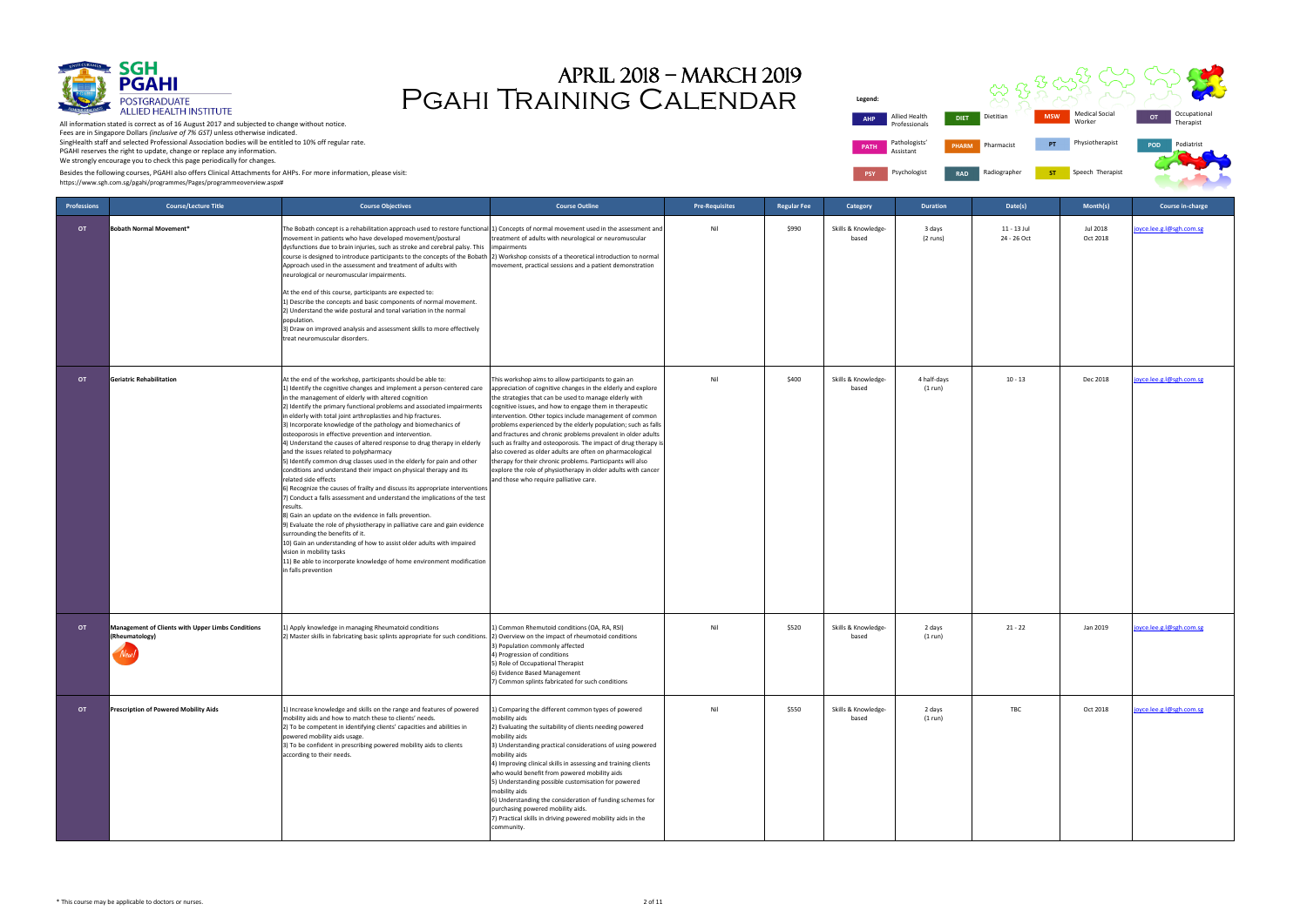

| gend:      |                                |              |              |            |                                 |            |                           |
|------------|--------------------------------|--------------|--------------|------------|---------------------------------|------------|---------------------------|
| <b>AHP</b> | Allied Health<br>Professionals | <b>DIET</b>  | Dietitian    | <b>MSW</b> | <b>Medical Social</b><br>Worker | OT         | Occupational<br>Therapist |
| PATH       | Pathologists'<br>Assistant     | <b>PHARM</b> | Pharmacist   | PT         | Physiotherapist                 | <b>POD</b> | Podiatrist                |
| <b>PSY</b> | Psychologist                   | <b>RAD</b>   | Radiographer | <b>ST</b>  | Speech Therapist                |            |                           |



# Pgahi Training Calendar April 2018 – march 2019

Besides the following courses, PGAHI also offers Clinical Attachments for AHPs. For more information, please visit:

| Professions | <b>Course/Lecture Title</b>                            | <b>Course Objectives</b>                                                                                                                                                                                                                                                                                                                                                                                                                                                                                                    | <b>Course Outline</b>                                                                                                                                                                                                                                                                                                                                                                                                                                                                                                         | <b>Pre-Requisites</b> | <b>Regular Fee</b> | Category                     | <b>Duration</b>   | Date(s)   | Month(s) | Course in-charge         |
|-------------|--------------------------------------------------------|-----------------------------------------------------------------------------------------------------------------------------------------------------------------------------------------------------------------------------------------------------------------------------------------------------------------------------------------------------------------------------------------------------------------------------------------------------------------------------------------------------------------------------|-------------------------------------------------------------------------------------------------------------------------------------------------------------------------------------------------------------------------------------------------------------------------------------------------------------------------------------------------------------------------------------------------------------------------------------------------------------------------------------------------------------------------------|-----------------------|--------------------|------------------------------|-------------------|-----------|----------|--------------------------|
| <b>OT</b>   | Scar Tissue Release and Integration Technique (STRAIT) | This course is designed to enlighten attendees on Fascia-What it is, Why Assess fasical restrictions throughout the body<br>It is important to us, and How it affects our daily lives. Generally stated<br>fascia is the connective tissue that holds us together, which also serves as superficial to deep fascia<br>a communication network for our physical and emotional body. The<br>slightest kink, adhesion, or scar (physical or emotional) has major<br>ramifications on the body's ability to function optimally. | How to breakdown Scar Tissue & Adhesions from the<br>Indications and contraindications related to diseases, injuries,<br>joint replacements, and aging factors<br>The long and short term effects of scar tissue from the<br>physiological to the psychological<br>Natural treatments for the scars<br><b>Client Communication</b><br>Use proper body mechanics<br>Understanding of emotional restrictions and how to work<br>with your clients<br>Awareness of the effects of fascia and its importance to our<br>well being | Nil                   | \$710              | Skills & Knowledge-<br>based | 3 days<br>(1 run) | $19 - 21$ | Apr 2018 | joyce.lee.g.l@sgh.com.sg |

| <b>PHARM</b> | <b>Anticoagulation Management</b>                | This course provides an opportunity for pharmacists, doctors and nurses<br>to increase their knowledge and expertise in managing patients receiving<br>anticoagulation therapy.                                                                                                                                                                                                                                                                                                                                 | 1) Overview of coagulation tests used in anticoagulant<br>monitoring<br>2) DOACs uses and monitoring<br>3) VTE prophylaxis and treatment updates<br>4) Role of Anticoagulation in Patients with Various Medical<br>Conditions<br>5) Perioperative management of patients on anticoagulants<br>6) Local experience of setting up Anticoagulation Service<br>7) Audit of Anticoagulation Clinic<br>8) Pharmacoeconomic modelling for<br>Anticoagulation Clinic<br>9) Virtual Monitoring Clinic<br>10) Clinical Attachment to Anticoagulation Clinic<br>11) Case Discussions | Nil | \$1050        | Skills & Knowledge-<br>based | 4 days<br>(1 run) | <b>TBC</b>                                        | Mar 2019                     | carlyn.wee.g.p@sgh.com.sg |
|--------------|--------------------------------------------------|-----------------------------------------------------------------------------------------------------------------------------------------------------------------------------------------------------------------------------------------------------------------------------------------------------------------------------------------------------------------------------------------------------------------------------------------------------------------------------------------------------------------|---------------------------------------------------------------------------------------------------------------------------------------------------------------------------------------------------------------------------------------------------------------------------------------------------------------------------------------------------------------------------------------------------------------------------------------------------------------------------------------------------------------------------------------------------------------------------|-----|---------------|------------------------------|-------------------|---------------------------------------------------|------------------------------|---------------------------|
| PHARM        | Pharmacy Continuing Professional Education (CPE) | The Pharmacy Lecture Series consists of short seminars conducted<br>regularly throughout the year. It serves as a platform for pharmacists to<br>update, develop and acquire new knowledge and skills, to ensure<br>continuing competence as professionals throughout their careers.                                                                                                                                                                                                                            |                                                                                                                                                                                                                                                                                                                                                                                                                                                                                                                                                                           | Nil | Complimentary | Skills & Knowledge-<br>based | 1 hour            | Look out for monthly email<br>alerts on lectures. | Lecture available<br>monthly | carlyn.wee.g.p@sgh.com.sg |
| <b>PHARM</b> | <b>SGH-UIC Ambulatory Care</b>                   | 1) Recognise the role of a pharmacist on a multi-disciplinary team for the To gain understanding of the role in Ambulatory Care, in the<br>treatment of specified diseases<br>2) Examine current pharmacotherapy used for specified diseases<br>3) Apply recent guidelines for the medication management of the<br>specified diseases<br>4) Identify the clinical presentation of the specified diseases<br>5) Review outcomes of specified diseases clinic from the University of<br>Illinois at Chicago (UIC) | specified diseases                                                                                                                                                                                                                                                                                                                                                                                                                                                                                                                                                        | Nil | \$150         | Skills & Knowledge-<br>based | 1 day<br>(1 run)  | 18-Nov                                            | Nov 2018                     | carlyn.wee.g.p@sgh.com.sg |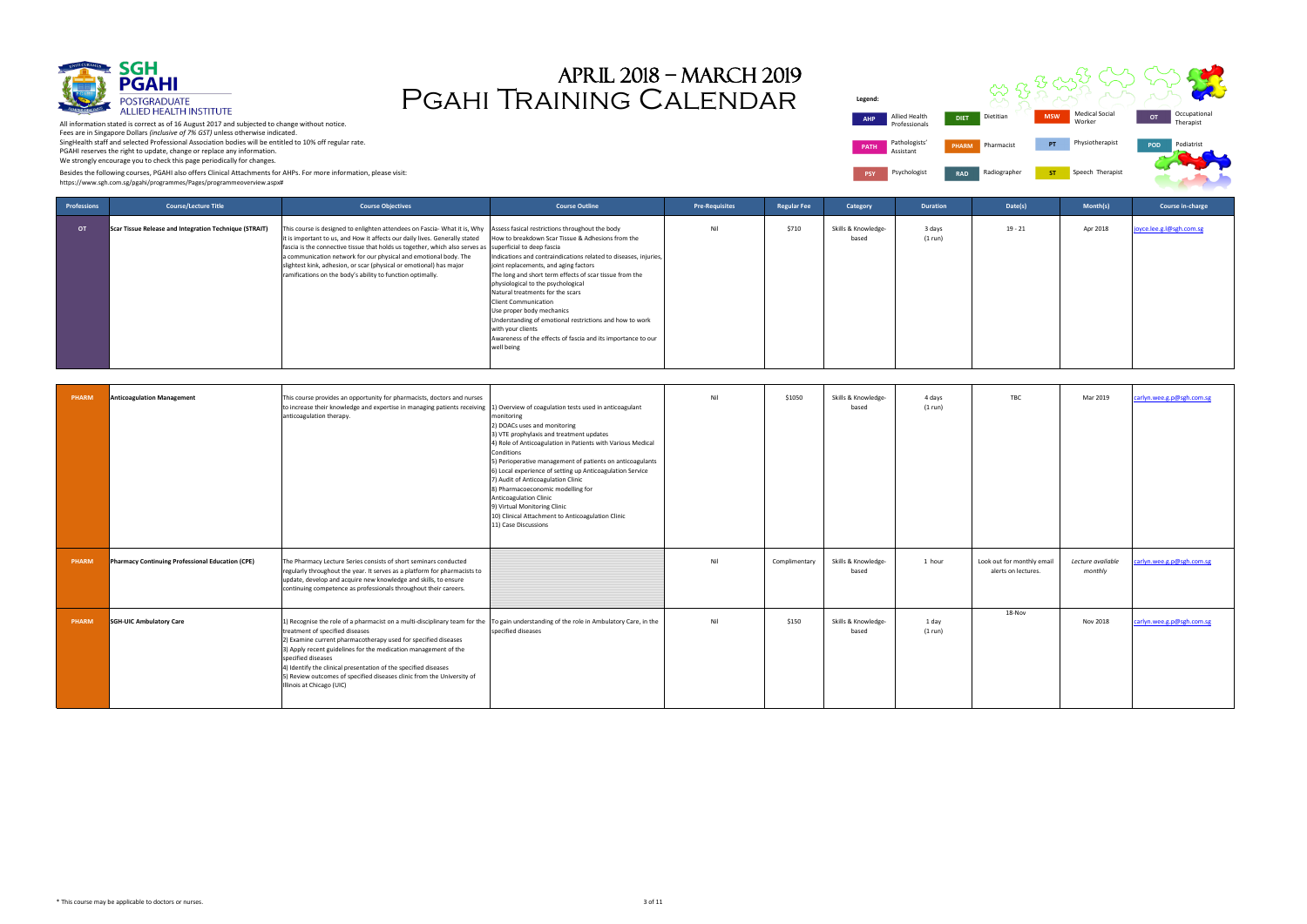

| <b>DIET</b>  | Dietitian    | <b>MSW</b> | <b>Medical Social</b><br>Worker | OT         | Occupational<br>Therapist |
|--------------|--------------|------------|---------------------------------|------------|---------------------------|
| <b>PHARM</b> | Pharmacist   | PT         | Physiotherapist                 | <b>POD</b> | Podiatrist                |
| <b>RAD</b>   | Radiographer | <b>ST</b>  | Speech Therapist                |            |                           |

# Pgahi Training Calendar April 2018 – march 2019

Allied Health Professionals **Legend: AHP Allied Health DIET Di PATH** Pathologists Assistant **PSY** Psychologist **RAD** 

Besides the following courses, PGAHI also offers Clinical Attachments for AHPs. For more information, please visit:

| <b>Professions</b> | <b>Course/Lecture Title</b>                              | <b>Course Objectives</b>                                                                                                                                                                                                                                                                                                                                                                                                                                                                                                                                                                                                                                                                                                                                                                                              | <b>Course Outline</b>                                                                                                                                                                                                                                                                                                                                                                                                                                                                                                                                                                                                                                                                                          | <b>Pre-Requisites</b>                                                                                                                                                                                                                                                                                                                                                                                                                                                                                                                                                                                                                                               | <b>Regular Fee</b> | Category                     | <b>Duration</b>        | Date(s)                            | Month(s)            | Course in-charge         |
|--------------------|----------------------------------------------------------|-----------------------------------------------------------------------------------------------------------------------------------------------------------------------------------------------------------------------------------------------------------------------------------------------------------------------------------------------------------------------------------------------------------------------------------------------------------------------------------------------------------------------------------------------------------------------------------------------------------------------------------------------------------------------------------------------------------------------------------------------------------------------------------------------------------------------|----------------------------------------------------------------------------------------------------------------------------------------------------------------------------------------------------------------------------------------------------------------------------------------------------------------------------------------------------------------------------------------------------------------------------------------------------------------------------------------------------------------------------------------------------------------------------------------------------------------------------------------------------------------------------------------------------------------|---------------------------------------------------------------------------------------------------------------------------------------------------------------------------------------------------------------------------------------------------------------------------------------------------------------------------------------------------------------------------------------------------------------------------------------------------------------------------------------------------------------------------------------------------------------------------------------------------------------------------------------------------------------------|--------------------|------------------------------|------------------------|------------------------------------|---------------------|--------------------------|
| PT                 | <b>Advanced Certificate in Physiotherapy</b>             | The Advanced Certificate in Physiotherapy (ACP) is a 4 month part-time<br>course, runs once per year, that aims to prepare foreign trained<br>physiotherapists for Qualifying Examination (QE), conducted by the<br>Ministry of Health, Singapore.<br>The course provides essential knowledge and skills acquisition, as well as<br>fostering clinical reasoning development.<br>The course is suitable for independent adult learners who desire to<br>understand and meet the requirements of QE.<br>1) Demonstrate entry-level knowledge and skills for physiotherapy<br>practice in musculoskeletal, neurology, cardiopulmonary, paediatric and<br>women's health areas.<br>2) Appreciate the role of physiotherapy in the acute-care hospital setting<br>in Singapore.<br>3) Develop confidence to undertake QE. | The programme has four major components:<br>Cardiopulmonary Physiotherapy<br>- Musculoskeletal Physiotherapy<br>Neurologic Physiotherapy<br>Paediatric Physiotherapy & Women's Health<br>The modes of assessments in this course include written<br>assignments, presentations, theory and practical<br>examinations.                                                                                                                                                                                                                                                                                                                                                                                          | The following requirements are<br>necessary for the admission to the<br>programme:<br>1) Be a graduate with professional<br>qualifications to practise as a<br>physiotherapist at the country of<br>origin/training;<br>2) Be a member of the<br>physiotherapy<br>association at the country of<br>origin/training;<br>3) Possess at least 2 years of work<br>experience in the field of<br>physiotherapy; and<br>4) Fulfill any one of the following<br>minimum English language<br>requirements:<br>IELTS (Academic) - 5.5<br>TOEFL (Internet based) - 70<br>TOEFL (Computer based) - 196<br>TOEFL (Paper) - 525<br>5) Currently working/residing in<br>Singapore | \$4960             | Certification                | 4 months<br>(1 run)    | TBC                                | Aug - Nov 2018      | gnes.low.s.m@sgh.com.sg  |
| PT                 | Advanced Respiratory Care & Exercise Prescription in ICU | This workshop focuses on advance intensive care physiotherapy practice.<br>The workshop covers advanced understanding and working knowledge of to:<br>intensive care medicine, new generations of mechanical ventilators and<br>patients monitoring devices, and their physiotherapy implications.<br>Emerging body of evidence supporting the roles of physiotherapy in<br>pulmonary care and exercise rehabilitation in critical care setting will be<br>discussed.                                                                                                                                                                                                                                                                                                                                                 | At the end of the workshop, the participants should be able<br>.) Demonstrate advanced clinical reasoning skills particularly<br>in the ability to gather, interpret and synthetize appropriate<br>information in cardiopulmonary physiotherapy in critical care<br>setting<br>2) Outline the principle and rationale for ventilator<br>hyperinflation, and perform ventilator hyperinflation in a<br>simulated setting<br>3) Demonstrate competency in prescribing selected<br>pulmonary modalities for patients in critical care settings<br>4) Explain the principle and rationale for early ICU<br>rehabilitation<br>5) Describe the long term outcome of critical care survivors                          | Nil                                                                                                                                                                                                                                                                                                                                                                                                                                                                                                                                                                                                                                                                 | \$650              | Skills & Knowledge-<br>based | 5 half-days<br>(1 run) | 21 - 23 & 26 - 27                  | Nov 2018            | oyce.lee.g.l@sgh.com.sg  |
| PT                 | <b>Bands, Balls and Balance</b>                          | The workshop will enable the participant to:<br>1) understand the scientific basis for elastic resistance exercise<br>prescription and progression<br>2) demonstrate the appropriate use of elastic resistance devices<br>3) understand the scientific basis for proprioceptive training and<br>progression<br>4) demonstrate appropriate use of proprioceptive training devices<br>5) apply principles of clinical progressions using elastic resistance and<br>proprioceptive training devices                                                                                                                                                                                                                                                                                                                      | The "Bands, Balls and Balance" workshop includes lectures<br>and hands-on lab activities using elastic resistance bands,<br>exercise balls and balance training devices. The workshop<br>provides evidence-based and clinically relevant exercise<br>progressions. Participants will learn the scientific basis for use<br>of these devices and enhance their clinical decision making<br>and problem solving skills.<br>The workshop will cover the following:<br>1) The Science of Elastic Resistance Training<br>2) Hands on: Elastic Resistance Lab<br>3) Progressive Proprioceptive Training Lecture<br>4) Proprioceptive Lab - Balls and Balance<br>5) Clinical Progressions and Functional applications | Nil                                                                                                                                                                                                                                                                                                                                                                                                                                                                                                                                                                                                                                                                 | \$280              | Skills & Knowledge-<br>based | 1 day<br>(1 run)       | 28                                 | Nov 2018            | oyce.lee.g.l@sgh.com.sg  |
| PT                 | <b>Basic Bobath Certification*</b>                       | At the end of this course, participants are expected to:<br>1) Understand the principles of the Bobath Concept.<br>2) Understand current neurophysiology relevant to the application of the<br>Bobath concept.<br>3) Understand the range of normal movement and appreciate major<br>causes of deviations of normal movement and posture.<br>4) Analyse movement in terms of efficiency and recognise potential<br>causes for lack of efficiency.<br>5) Use enhanced observation, analytical and facilitation skills, acquired<br>through the study of normal movement, to develop individual treatment<br>strategies for patients with movement disorders.                                                                                                                                                           | The Bobath course provides an introduction to the Bobath<br>Concept in the assessment and treatment of adult<br>neurological conditions. This is a three-week full time course, Council, Singapore and hold a valid<br>accredited by the International Bobath Instructors Training<br>Association (IBITA). The course includes lectures on<br>neurosciences and the Bobath Concept, practical sessions on<br>normal movement, patient demonstrations and workshops<br>and patient treatment sessions. It is highly desirable to have<br>completed a 'Normal Movement' course before undertaking<br>the Basic Bobath Certification course.                                                                      | Participants must be registered<br>with the Allied Health Professions<br>practising certificate.                                                                                                                                                                                                                                                                                                                                                                                                                                                                                                                                                                    | \$4550             | Skills & Knowledge-<br>based | 3 weeks<br>(1 run)     | 16 - 27 Jul<br>&<br>29 Oct - 2 Nov | Jul, Oct & Nov 2018 | joyce.lee.g.l@sgh.com.sg |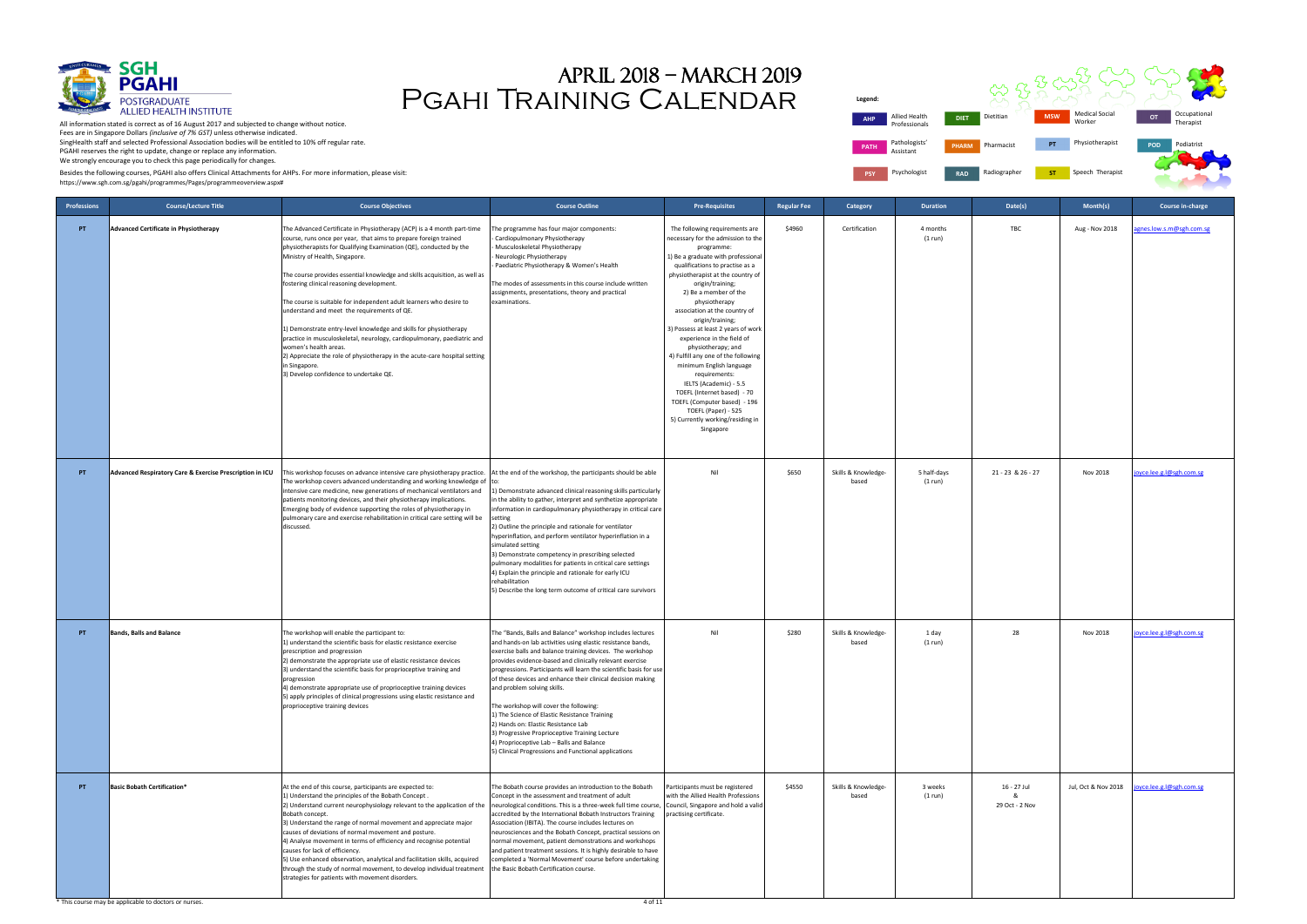

**Legend: PATH** Pathologists Assistant **PSY** Psychologist **RAD** 

All information stated is correct as of 16 August 2017 and subjected to change without notice. Fees are in Singapore Dollars *(inclusive of 7% GST)* unless otherwise indicated. SingHealth staff and selected Professional Association bodies will be entitled to 10% off regular rate. PGAHI reserves the right to update, change or replace any information. We strongly encourage you to check this page periodically for changes.

| gend:      |                                |              |              |            |                                 |     |                           |
|------------|--------------------------------|--------------|--------------|------------|---------------------------------|-----|---------------------------|
| <b>AHP</b> | Allied Health<br>Professionals | <b>DIET</b>  | Dietitian    | <b>MSW</b> | <b>Medical Social</b><br>Worker | OT  | Occupational<br>Therapist |
| PATH       | Pathologists'<br>Assistant     | <b>PHARM</b> | Pharmacist   | PT         | Physiotherapist                 | POD | Podiatrist                |
| <b>PSY</b> | Psychologist                   | <b>RAD</b>   | Radiographer | <b>ST</b>  | Speech Therapist                |     |                           |

Pgahi Training Calendar April 2018 – march 2019

Besides the following courses, PGAHI also offers Clinical Attachments for AHPs. For more information, please visit:

| <b>Professions</b> | <b>Course/Lecture Title</b>                                                       | <b>Course Objectives</b>                                                                                                                                                                                                                                                                                                                                                                                                                                                                                                                                                                                                                                                                                                                                                                                                                                                                                                                                                                                                                                                                                                                                                                                                                                         | <b>Course Outline</b>                                                                                                                                                                                                                                                                                                                                                                                                                                         | <b>Pre-Requisites</b> | <b>Regular Fee</b> | Category                     | <b>Duration</b>        | Date(s)                    | Month(s)        | Course in-charge         |
|--------------------|-----------------------------------------------------------------------------------|------------------------------------------------------------------------------------------------------------------------------------------------------------------------------------------------------------------------------------------------------------------------------------------------------------------------------------------------------------------------------------------------------------------------------------------------------------------------------------------------------------------------------------------------------------------------------------------------------------------------------------------------------------------------------------------------------------------------------------------------------------------------------------------------------------------------------------------------------------------------------------------------------------------------------------------------------------------------------------------------------------------------------------------------------------------------------------------------------------------------------------------------------------------------------------------------------------------------------------------------------------------|---------------------------------------------------------------------------------------------------------------------------------------------------------------------------------------------------------------------------------------------------------------------------------------------------------------------------------------------------------------------------------------------------------------------------------------------------------------|-----------------------|--------------------|------------------------------|------------------------|----------------------------|-----------------|--------------------------|
| PT.                | <b>Bobath Normal Movement*</b>                                                    | The Bobath concept is a rehabilitation approach used to restore functional 1) Concepts of normal movement used in the assessment and<br>movement in patients who have developed movement/postural<br>dysfunctions due to brain injuries, such as stroke and cerebral palsy. This<br>course is designed to introduce participants to the concepts of the Bobath<br>Approach used in the assessment and treatment of adults with<br>neurological or neuromuscular impairments.<br>At the end of this course, participants are expected to:<br>1) Describe the concepts and basic components of normal movement.<br>2) Understand the wide postural and tonal variation in the normal<br>population.<br>3) Draw on improved analysis and assessment skills to more effectively<br>treat neuromuscular disorders.                                                                                                                                                                                                                                                                                                                                                                                                                                                    | treatment of adults with neurological or neuromuscular<br>impairments<br>2) Workshop consists of a theoretical introduction to normal<br>movement, practical sessions and a patient demonstration                                                                                                                                                                                                                                                             | Nil                   | \$990              | Skills & Knowledge-<br>based | 3 days<br>(2 runs)     | 11 - 13 Jul<br>24 - 26 Oct | Jul or Oct 2018 | oyce.lee.g.l@sgh.com.sg  |
| PT.                | <b>Clinical Reasoning Approach to Musculoskeletal</b><br>Physiotherapy            | At the end of the workshop, the participants should be able to:<br>1) Outline contemporary bio psychosocial approaches for management of component to guide one towards clinical expertise. This<br>musculoskeletal disorders.<br>2) Formulate differential diagnoses of musculoskeletal disorders and<br>evaluate the most likely diagnosis.<br>3) Rationalize and prioritize treatment selections for effective<br>management of musculoskeletal disorders.                                                                                                                                                                                                                                                                                                                                                                                                                                                                                                                                                                                                                                                                                                                                                                                                    | The development of clinical reasoning skills is a pertinent<br>workshop will cover the principles of clinical reasoning, pain<br>neurophysiology, and adopt a systematic biopsychosocial<br>framework to guide assessment and management of<br>musculoskeletal disorders. The workshop will include large<br>component group interactive discussions.                                                                                                         | Nil                   | \$610              | Skills & Knowledge-<br>based | 4 half-days<br>(1 run) | 31 Jul - 3 Aug             | Jul & Aug 2018  | agnes.low.s.m@sgh.com.sg |
| PT.                | Dysfunctional Breathing Patterns: Pathology, Assessment<br>and Management<br>New: | Dysfunctional breathing is a term describing breathing disorders where<br>chronic changes in breathing pattern result in dyspnoea and other<br>symptoms in the absence or in excess of the magnitude of physiological<br>respiratory or cardiac disease. This is often a topic which is ignored by<br>physiotherapists. The course aims to understand various pathophysiology<br>and would enable physiotherapists to manage the condition better.                                                                                                                                                                                                                                                                                                                                                                                                                                                                                                                                                                                                                                                                                                                                                                                                               | L) identification and assess dysfunctional breathing habits<br>2) mechanical, physiological and biomechanical effects of<br>dysfunctional breathing<br>3) techniques to help restore regular, comfortable<br>diaphragmatic breathing<br>4) strategies to relieve and prevent the stress response,<br>breathlessness, panic attacks and insomnia<br>5) strategies for specific conditions, personality types and<br>scenarios experts commonly see in practice | Nil                   | \$1050             | Skills & Knowledge-<br>based | 3 days<br>(1 run)      | $3 - 5$                    | Sep 2018        | joyce.lee.g.l@sgh.com.sg |
| PT.                | Evidence-based Practice in Physiotherapy                                          | At the end of the workshop, the participants should be able to:<br>1) Conduct efficient and systematic search of medical literature that<br>relates to a clinical question<br>2) Appraise the quality of a clinical research based on its methodology<br>3) Interpret the results of common types of clinical research: Observation<br>studies, quasi-experimentalsention studies, experimental studies and<br>review studies<br>4) Asses the external validity and genearilizability of a research study                                                                                                                                                                                                                                                                                                                                                                                                                                                                                                                                                                                                                                                                                                                                                        | 1) Principles of evidence-based practice for clinicians who<br>wish to improve their clinical practice through enhanced skills<br>in sourcing, interpreting, and applying the scientific literature<br>2) Commonly used literature appraisal tools for RCTs &<br>systematic review, and statistical data interpretation.                                                                                                                                      | Nil                   | \$550              | Skills & Knowledge-<br>based | 4 half-days<br>(1 run) | $3 - 4 & 7 - 8$            | May 2018        | joyce.lee.g.l@sgh.com.sg |
| PT.                | <b>Fitness Training in Stroke Survivors</b>                                       | 1) Identify the cardiovascular, metabolic, and brain health benefits of<br>aerobic exercise and physical activity<br>2) Discuss how the principles of exercise testing can be applied to people<br>with stroke, and what adaptations may be required to accommodate the<br>needs of people with neurological impairment<br>3) Learn to conduct exercise testing in people with stroke in different<br>settings<br>4) Discuss and apply exercise testing results and exercise prescription post-cardiorespiratory fitness in stroke survivors.<br>stroke<br>5) Understand how exercise in stroke recovery interacts and promotes<br>both cardiovascular health and physical function<br>6) Describe and discuss the principles of behaviour change and identify<br>strategies which can be implemented to support behaviour change<br>7) Develop skills and strategies to promote increased physical activity<br>levels in individuals with chronic health conditions and persistent<br>disability.<br>8) Discuss challenges commonly associated with implementation of<br>interventions to increase fitness and physical activity levels and<br>collaborate to find potential strategies that may be used in different<br>settings to overcome these challenges. | Stroke remains of the leading causes of adult disability in<br>Singapore. Subsequently, stroke survivors are often<br>deconditioned and tend to lead a sedentary lifestyle. This<br>affects their ability to perform everyday tasks and may<br>increase their risk of falls and recurrent strokes. This<br>workshop aims to equip physiotherapists from all settings<br>with the knowledge and the practical skills to improve                                | Nil                   | \$930              | Skills & Knowledge-<br>based | 2 days<br>(1 run)      | $22 - 23$                  | May 2018        | joyce.lee.g.l@sgh.com.sg |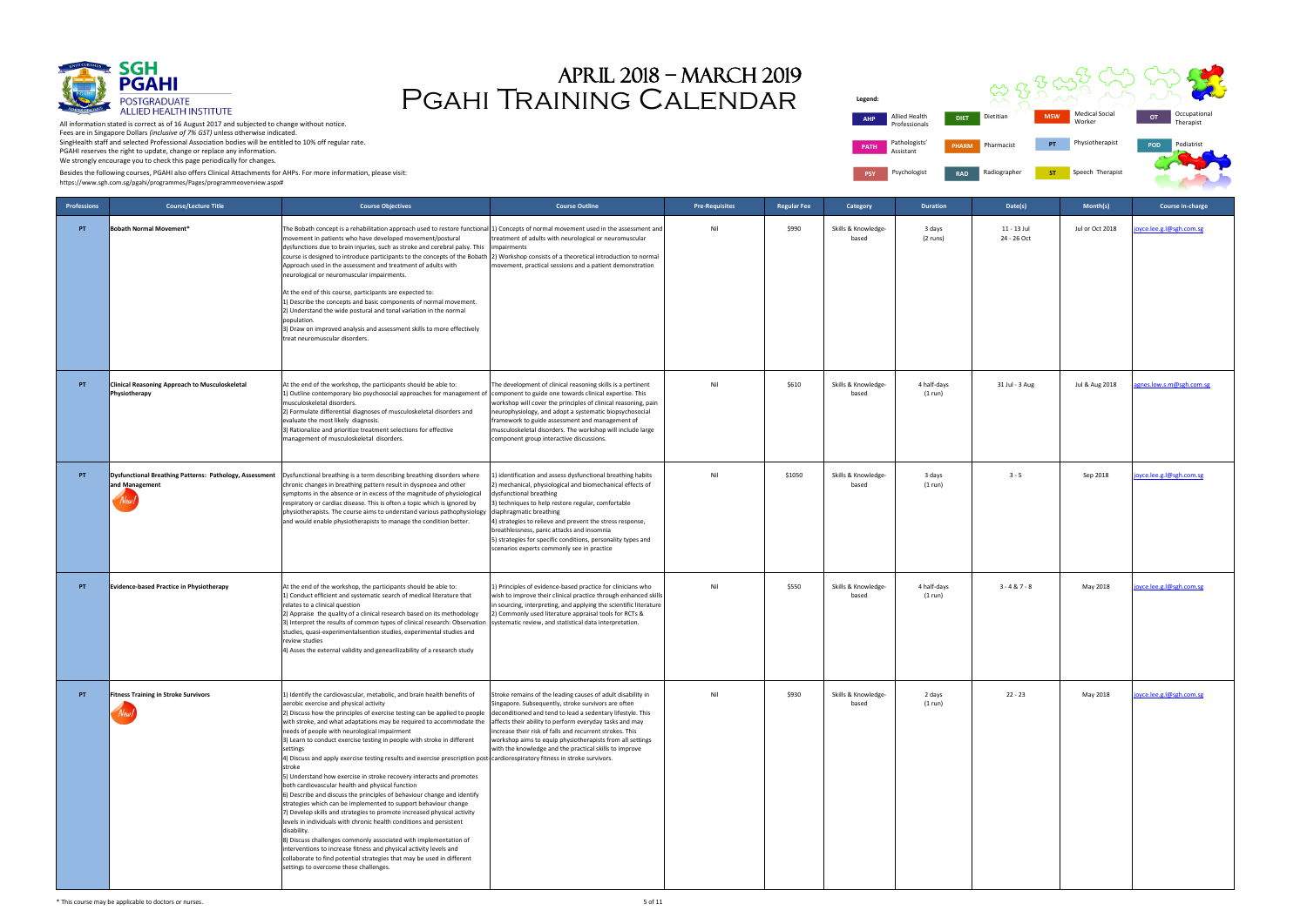

| gend:       |                                |              |              |            |                                 |            |                           |  |
|-------------|--------------------------------|--------------|--------------|------------|---------------------------------|------------|---------------------------|--|
| <b>AHP</b>  | Allied Health<br>Professionals | <b>DIET</b>  | Dietitian    | <b>MSW</b> | <b>Medical Social</b><br>Worker | OT         | Occupational<br>Therapist |  |
| <b>PATH</b> | Pathologists'<br>Assistant     | <b>PHARM</b> | Pharmacist   | PT         | Physiotherapist                 | <b>POD</b> | Podiatrist                |  |
| <b>PSY</b>  | Psychologist                   | <b>RAD</b>   | Radiographer | <b>ST</b>  | Speech Therapist                |            |                           |  |



# Pgahi Training Calendar April 2018 – march 2019

Besides the following courses, PGAHI also offers Clinical Attachments for AHPs. For more information, please visit:

| <b>Professions</b> | <b>Course/Lecture Title</b>                                                 | <b>Course Objectives</b>                                                                                                                                                                                                                                                                                                                                                                                                                                                                                                                                                                                                                                                                                                                                                                                                                                                                                                                                                                                                                                                                                                                                                                                                                                                                                                 | <b>Course Outline</b>                                                                                                                                                                                                                                                                                                                                                                                                                                                                                                                                                                                                                                                                                                                         | <b>Pre-Requisites</b> | Regular Fee | Category                     | <b>Duration</b>        | Date(s)     | Month(s) | Course in-charge         |
|--------------------|-----------------------------------------------------------------------------|--------------------------------------------------------------------------------------------------------------------------------------------------------------------------------------------------------------------------------------------------------------------------------------------------------------------------------------------------------------------------------------------------------------------------------------------------------------------------------------------------------------------------------------------------------------------------------------------------------------------------------------------------------------------------------------------------------------------------------------------------------------------------------------------------------------------------------------------------------------------------------------------------------------------------------------------------------------------------------------------------------------------------------------------------------------------------------------------------------------------------------------------------------------------------------------------------------------------------------------------------------------------------------------------------------------------------|-----------------------------------------------------------------------------------------------------------------------------------------------------------------------------------------------------------------------------------------------------------------------------------------------------------------------------------------------------------------------------------------------------------------------------------------------------------------------------------------------------------------------------------------------------------------------------------------------------------------------------------------------------------------------------------------------------------------------------------------------|-----------------------|-------------|------------------------------|------------------------|-------------|----------|--------------------------|
| PT.                | <b>Geriatric Rehabilitation</b>                                             | At the end of the workshop, participants should be able to:<br>1) Identify the cognitive changes and implement a person-centered care<br>in the management of elderly with altered cognition<br>2) Identify the primary functional problems and associated impairments<br>in elderly with total joint arthroplasties and hip fractures.<br>3) Incorporate knowledge of the pathology and biomechanics of<br>osteoporosis in effective prevention and intervention.<br>4) Understand the causes of altered response to drug therapy in elderly<br>and the issues related to polypharmacy<br>5) Identify common drug classes used in the elderly for pain and other<br>conditions and understand their impact on physical therapy and its<br>related side effects<br>6) Recognize the causes of frailty and discuss its appropriate interventions<br>7) Conduct a falls assessment and understand the implications of the test<br>results.<br>8) Gain an update on the evidence in falls prevention.<br>9) Evaluate the role of physiotherapy in palliative care and gain evidence<br>surrounding the benefits of it.<br>10) Gain an understanding of how to assist older adults with impaired<br>vision in mobility tasks<br>11) Be able to incorporate knowledge of home environment modification<br>in falls prevention | This workshop aims to allow participants to gain an<br>appreciation of cognitive changes in the elderly and explore<br>the strategies that can be used to manage elderly with<br>cognitive issues, and how to engage them in therapeutic<br>intervention. Other topics include management of common<br>problems experienced by the elderly population; such as falls<br>and fractures and chronic problems prevalent in older adults<br>such as frailty and osteoporosis. The impact of drug therapy is<br>also covered as older adults are often on pharmacological<br>therapy for their chronic problems. Participants will also<br>explore the role of physiotherapy in older adults with cancer<br>and those who require palliative care. | Nil                   | \$400       | Skills & Knowledge-<br>based | 4 half-days<br>(1 run) | $10 - 13$   | Dec 2018 | byce.lee.g.l@sgh.com.sg  |
| PT.                | Physiotherapy Assessment & Management of Cervical<br><b>Disorders</b>       | At the end of the workshop, the participants should be able to:<br>1) Plan, prioritize and perform a physical examination for the<br>Cervicothoracic - scapular region<br>2) Discuss and demonstrate differential diagnosis of common<br>Cervicothoracic-scapular dysfunctions<br>3) Provide effective treatment based on clinical reasoning framework<br>4) Formulate a treatment plan and exercise program that will address<br>muscle imbalances and maximise recovery and function                                                                                                                                                                                                                                                                                                                                                                                                                                                                                                                                                                                                                                                                                                                                                                                                                                   | 1) Diagnose, classify and treat this diverse and complex group<br>of patients with cervico-scapular disorders at an intermediate<br>level<br>2) A good mix of both theoretical and practical work                                                                                                                                                                                                                                                                                                                                                                                                                                                                                                                                             | Nil                   | \$680       | Skills & Knowledge-<br>based | 4 half-days<br>(1 run) | $14 - 17$   | Jan 2019 | agnes.low.s.m@sgh.com.sg |
| PT.                | Physiotherapy Assessment & Management of Lower<br><b>Quadrant Disorders</b> | At the end of the workshop, the participants should be able to:<br>1) Perform a physical assessment of the lower quadrant including posture<br>and movement, musculoskeletal and neurological tests<br>2) Discuss and clinically reason through the differential diagnosis of<br>common lower quadrant dysfunction<br>3) Provide the most effective treatment approach of the lower quadrant<br>after assessment<br>4) Formulate a treatment plan and exercise program that will address<br>muscle imbalances and maximise recovery and function<br>5) Interpret basic radiological findings                                                                                                                                                                                                                                                                                                                                                                                                                                                                                                                                                                                                                                                                                                                             | 1) Skills and knowledge to diagnose, classify and treat this<br>diverse and complex group of patients with lower quadrant<br>disorders<br>2) Workshop has a good mix of both theoretical and practical<br>work                                                                                                                                                                                                                                                                                                                                                                                                                                                                                                                                | Nil                   | \$680       | Skills & Knowledge-<br>based | 4 half-days<br>(1 run) | 24 - 27 Sep | Sep 2018 | gnes.low.s.m@sgh.com.sg  |
| PT.                | Problem Solving Approach in Respiratory Physiotherapy                       | At the end of the workshop, the participants should acquire:<br>1. The skills to assess, identify indications, precautions and<br>contraindications & prioritize the respiratory problems amendable to<br>physiotherapy techniques<br>2. Advanced knowledge on the rationale and scientific basis supporting<br>the various cardiorespiratory therapy techniques<br>3. Abilities to identify physiotherapy techniques and adjuncts that are<br>suitable for different respiratory issues<br>4. Practical skills to manage the various respiratory physiotherapy<br>adjuncts                                                                                                                                                                                                                                                                                                                                                                                                                                                                                                                                                                                                                                                                                                                                              | This workshop introduces the "Problem Solving Approach" to<br>contemporary cardiopulmonary physiotherapy practice which<br>is applicable in the acute, subacute and long term care<br>setting. This workshop provides both physiological and<br>scientific evidence to support, or otherwise, the commonly<br>used respiratory care modalities in local setting. This is an<br>interactive workshop with practical components. The<br>contents are appropriate for those who have some/basic<br>exposure to patients with cardiopulmonary dysfunction, and<br>aims to provide specialized care by developing a systematic<br>and evidence-based approach to respiratory care delivery.                                                        | Nil                   | \$640       | Skills & Knowledge-<br>based | 5 half-days<br>(1 run) | $7 - 10$    | Jan 2019 | byce.lee.g.l@sgh.com.sg  |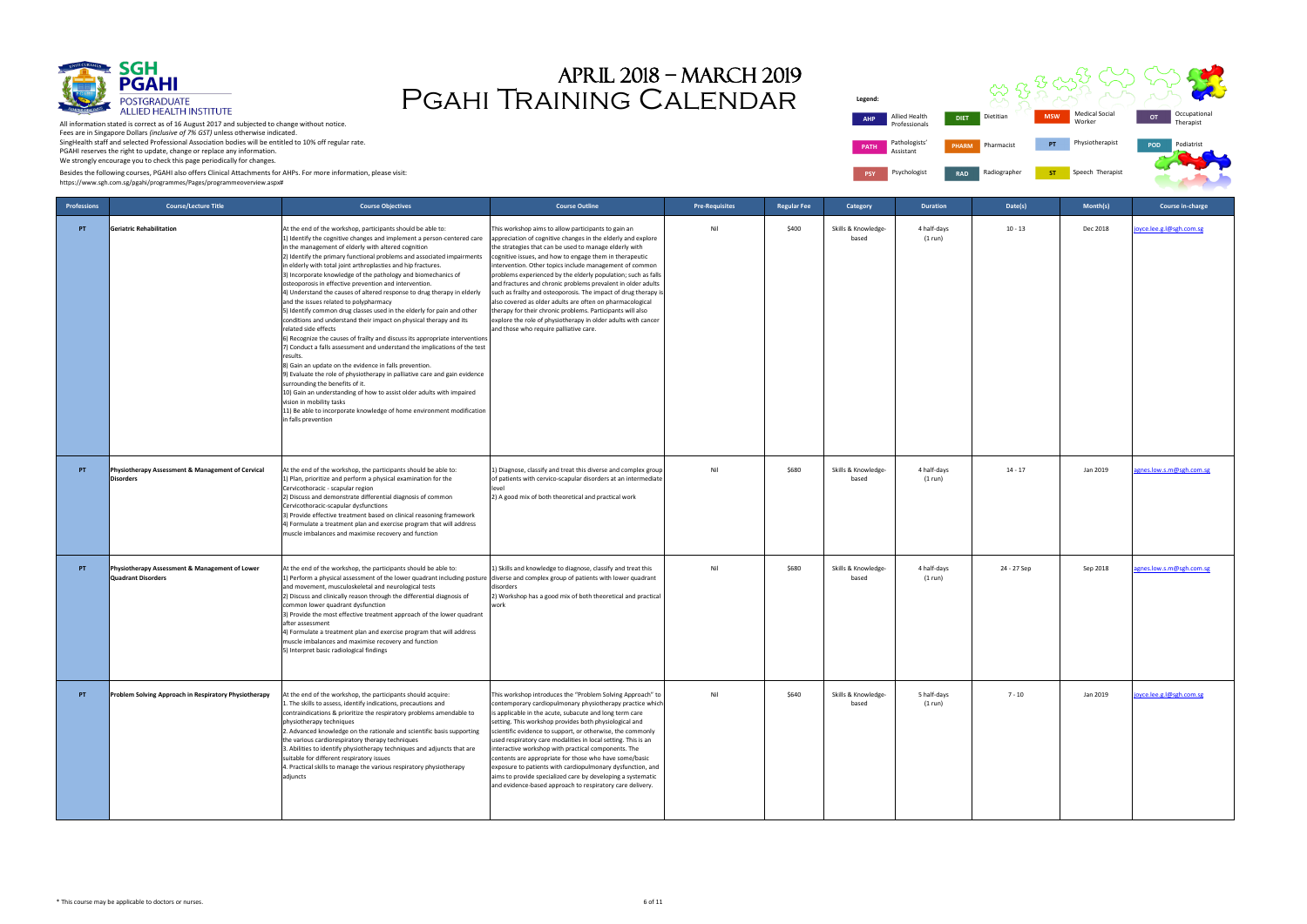

| gend:       |                                |              |              |            |                                 |            |                           |
|-------------|--------------------------------|--------------|--------------|------------|---------------------------------|------------|---------------------------|
| <b>AHP</b>  | Allied Health<br>Professionals | <b>DIET</b>  | Dietitian    | <b>MSW</b> | <b>Medical Social</b><br>Worker | OT         | Occupational<br>Therapist |
| <b>PATH</b> | Pathologists'<br>Assistant     | <b>PHARM</b> | Pharmacist   | PT         | Physiotherapist                 | <b>POD</b> | Podiatrist                |
| <b>PSY</b>  | Psychologist                   | <b>RAD</b>   | Radiographer | <b>ST</b>  | Speech Therapist                |            |                           |



# Pgahi Training Calendar April 2018 – march 2019

Besides the following courses, PGAHI also offers Clinical Attachments for AHPs. For more information, please visit:

| Professions | <b>Course/Lecture Title</b>                            | <b>Course Objectives</b>                                                                                                                                                                                                                                                                                                                                                                                                                          | <b>Course Outline</b>                                                                                                                                                                                                                                                                                                                                                                                                                                                                                                                                                                                          | <b>Pre-Requisites</b> | <b>Regular Fee</b> | Category                     | <b>Duration</b>       | Date(s)   | Month(s) | Course in-charge         |
|-------------|--------------------------------------------------------|---------------------------------------------------------------------------------------------------------------------------------------------------------------------------------------------------------------------------------------------------------------------------------------------------------------------------------------------------------------------------------------------------------------------------------------------------|----------------------------------------------------------------------------------------------------------------------------------------------------------------------------------------------------------------------------------------------------------------------------------------------------------------------------------------------------------------------------------------------------------------------------------------------------------------------------------------------------------------------------------------------------------------------------------------------------------------|-----------------------|--------------------|------------------------------|-----------------------|-----------|----------|--------------------------|
| PT          | Scar Tissue Release and Integration Technique (STRAIT) | This course is designed to enlighten attendees on Fascia- What it is, Why<br>it is important to us, and How it affects our daily lives. Generally stated<br>fascia is the connective tissue that holds us together, which also serves as<br>a communication network for our physical and emotional body. The<br>slightest kink, adhesion, or scar (physical or emotional) has major<br>ramifications on the body's ability to function optimally. | Assess fasical restrictions throughout the body<br>How to breakdown Scar Tissue & Adhesions from the<br>superficial to deep fascia<br>Indications and contraindications related to diseases, injuries,<br>joint replacements, and aging factors<br>The long and short term effects of scar tissue from the<br>physiological to the psychological<br>Natural treatments for the scars<br><b>Client Communication</b><br>Use proper body mechanics<br>Understanding of emotional restrictions and how to work<br>with your clients<br>Awareness of the effects of fascia and its importance to our<br>well being | Nil                   | \$710              | Skills & Knowledge-<br>based | 3 days<br>(1 run)     | $19 - 21$ | Apr 2018 | oyce.lee.g.l@sgh.com.sg  |
| PT          | Shoulder Rehabilitation<br>New.                        | At the end of the course, participants will be able to get the update on the Shoulder disorders are a common class of musculoskeletal<br>theoretical knowledge, clinical reasoning processes and practical skills in<br>the rehabilitation of the shoulder through evidence based with a strong<br>focus on physiotherapy clinical practice.                                                                                                      | injuries, with studies estimating up to 50% prevalence rates in<br>certain communities. These disorders may arise for a wide<br>range of reasons ranging from work-related stresses to<br>sporting injuries, and at times even occur for no known<br>reason at all.<br>The purpose of this advanced shoulder rehabilitation course<br>is to provide an update on the theoretical knowledge, clinical<br>reasoning processes and practical skills in the rehabilitation of<br>the shoulder. This advanced course is evidence-based with a<br>strong focus on physiotherapy clinical practice.                   | Nil                   | \$1250             | Skills & Knowledge-<br>based | 3 days<br>(1 run)     | $17 - 19$ | Sep 2018 | agnes.low.s.m@sgh.com.sg |
| PT          | Sports Physiotherapy                                   | At the end of the course, physiotherapists will be able to diagnose sports<br>injury and develop an appropriate rehabilitation program with reference<br>to the current evidence.                                                                                                                                                                                                                                                                 | Sporting injuries affect both professional athletes and<br>enthusiasts of all ages. Early access to appropriate<br>assessment and treatment is key to recovery, and return to<br>sport is often the key concern of individuals with sporting<br>injuries. The purpose of this sports physiotherapy course is to<br>provide an update on theoretical knowledge, advanced<br>clinical reasoning and assessment of sporting injuries, with a<br>strong focus on physiotherapy clinical practice.                                                                                                                  | Nil                   | \$1240             | Skills & Knowledge-<br>based | 3 days<br>(1 run)     | $25 - 27$ | Mar 2019 | agnes.low.s.m@sgh.com.sg |
| <b>POD</b>  | Imaging of Lower Limbs for Podiatrists                 | Day 1: X-ray<br>1. Interpretation of Musculoskeletal X-Rays. Identify normal bone<br>anatomy, normal variations and approach to interpretation of disease                                                                                                                                                                                                                                                                                         | Introduction to X-Ray, methods of taking x-rays<br>General principles and terminology of x-rays<br>Interpretation of Musculoskeletal X-Rays                                                                                                                                                                                                                                                                                                                                                                                                                                                                    | Nil                   | \$450              | Skills & Knowledge-<br>based | 2 half-day<br>(1 run) | 11 & 12   | Sep 2018 | ignes.low.s.m@sgh.com.sg |

| <b>POD</b> | Imaging of Lower Limbs for Podiatrists<br>New | Day 1: X-ray<br>1. Interpretation of Musculoskeletal X-Rays. Identify normal bone<br>anatomy, normal variations and approach to interpretation of disease<br>patterns in the lower limb<br>2. Identify stress fractures<br>3. Identify early/acute/chronic Charcot arthropathy<br>4. Identify bone tumor<br>5. Identify osteomyelitis<br>6. Different methods of how X-ray are taken<br>Day 2: MRI<br>1. Introduction to MRI acquisition,<br>2. Identify the normal appearances of important anatomic structures on<br>MR imaging of the leg, ankle/foot<br>3. Detect common abnormalities of frequently injured tendons, ligaments<br>and osteochondral structures, infections, charcot foot arthropathy on MR<br>imaging of the ankle/foot<br>4. Approach to MRI interpretation of patterns of disease in the leg, ankle<br>& foot. | Introduction to X-Ray, methods of taking x-rays<br>General principles and terminology of x-rays<br>Interpretation of Musculoskeletal X-Rays<br>Identification of abnormalities on X-Rays. e.g. Fractures,<br>charcot etc.<br>Introduction to MRI acquisition and terminology<br>Identification of structures in a MRI<br>Interpretation of a MRI in relation to the foot and ankle<br>Identification of abnormalities on MRI . e.g. Fractures,<br>charcot, infection, inflammation etc. | Nil | \$450 | Skills & Knowledge-<br>based | 2 half-day<br>(1 run) | 11 & 12 | Sep 2018 | agnes.low.s.m@sgh.com.sg |
|------------|-----------------------------------------------|---------------------------------------------------------------------------------------------------------------------------------------------------------------------------------------------------------------------------------------------------------------------------------------------------------------------------------------------------------------------------------------------------------------------------------------------------------------------------------------------------------------------------------------------------------------------------------------------------------------------------------------------------------------------------------------------------------------------------------------------------------------------------------------------------------------------------------------|-----------------------------------------------------------------------------------------------------------------------------------------------------------------------------------------------------------------------------------------------------------------------------------------------------------------------------------------------------------------------------------------------------------------------------------------------------------------------------------------|-----|-------|------------------------------|-----------------------|---------|----------|--------------------------|
|------------|-----------------------------------------------|---------------------------------------------------------------------------------------------------------------------------------------------------------------------------------------------------------------------------------------------------------------------------------------------------------------------------------------------------------------------------------------------------------------------------------------------------------------------------------------------------------------------------------------------------------------------------------------------------------------------------------------------------------------------------------------------------------------------------------------------------------------------------------------------------------------------------------------|-----------------------------------------------------------------------------------------------------------------------------------------------------------------------------------------------------------------------------------------------------------------------------------------------------------------------------------------------------------------------------------------------------------------------------------------------------------------------------------------|-----|-------|------------------------------|-----------------------|---------|----------|--------------------------|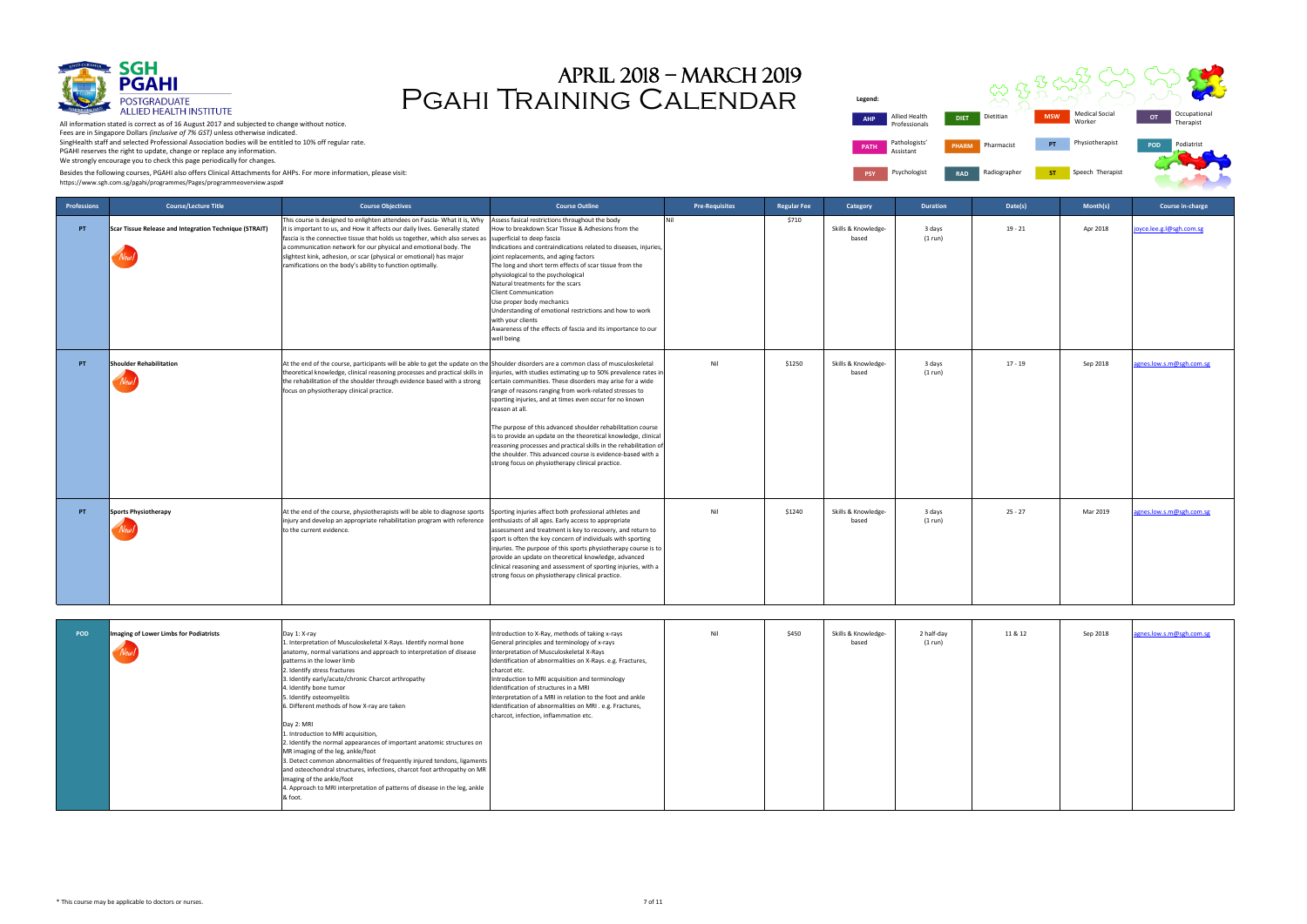

**Legend: PATH** Pathologists' Assistant **PSY** Psychologist **RAD** 

All information stated is correct as of 16 August 2017 and subjected to change without notice. Fees are in Singapore Dollars *(inclusive of 7% GST)* unless otherwise indicated. SingHealth staff and selected Professional Association bodies will be entitled to 10% off regular rate. PGAHI reserves the right to update, change or replace any information. We strongly encourage you to check this page periodically for changes.



| k out for monthly email<br>alerts on lectures. | Once every month | pgahi@sgh.com.sg |
|------------------------------------------------|------------------|------------------|
|                                                |                  |                  |
|                                                |                  |                  |
|                                                |                  |                  |
|                                                |                  |                  |
|                                                |                  |                  |

## Pgahi Training Calendar April 2018 – march 2019

Besides the following courses, PGAHI also offers Clinical Attachments for AHPs. For more information, please visit:

| Professions | <b>Course/Lecture Title</b>                                                   | <b>Course Objectives</b>                                                                                                                                                                                                                                                                                                                                                                                                                                                                                                                                                                                         | <b>Course Outline</b>                                                                                                                                                                                                                                                                                                                                                                               | <b>Pre-Requisites</b>                                                                                                                                                                                                                      | <b>Regular Fee</b> | Category                     | <b>Duration</b>           | Date(s)                                           | Month(s)         | Course in-charge                               |
|-------------|-------------------------------------------------------------------------------|------------------------------------------------------------------------------------------------------------------------------------------------------------------------------------------------------------------------------------------------------------------------------------------------------------------------------------------------------------------------------------------------------------------------------------------------------------------------------------------------------------------------------------------------------------------------------------------------------------------|-----------------------------------------------------------------------------------------------------------------------------------------------------------------------------------------------------------------------------------------------------------------------------------------------------------------------------------------------------------------------------------------------------|--------------------------------------------------------------------------------------------------------------------------------------------------------------------------------------------------------------------------------------------|--------------------|------------------------------|---------------------------|---------------------------------------------------|------------------|------------------------------------------------|
| <b>RAD</b>  | London South Bank University - BSc (Hons) Radiographic<br><b>Studies</b>      | The aim of this course is to enable qualified radiographers to obtain an<br>internationally recognised BSc (Hons) award from London South Bank<br>University.<br>The course builds on the experience and skills of qualified radiographers,<br>adding professional development skills and knowledge, and also provides<br>for students to enhance their academic skills.                                                                                                                                                                                                                                         | Evidence and Research in Clinical Practice<br>Current Debates in Radiography<br>Optional module (to choose one):<br>Image Interpretation for Diagnostic Radiographers<br>. Imaging, Localisation and Verification for Radiation<br>Therapists<br>ii. Radiography Clinical Development Skills<br>Service Quality Enhancement Project (Double Module)<br>• Leadership for Allied Health Professionals | Applicants will have qualified in<br>their professional area with a<br>Diploma from Nanyang<br>Polytechnic, Singapore or its<br>equivalent. Applicants should have<br>studied their Diploma in English or<br>have an IELTS of at least 6.5 | £4,950             | Certification                | 1 or 2 year(s)<br>(1 run) | <b>NA</b>                                         |                  | Sept 2018 - Aug 2019 carlyn.wee.g.p@sgh.com.sg |
| <b>RAD</b>  | Ultrasound Elastography*                                                      | 1) Understand the latest clinical practice guidelines for liver elastography [1] Liver elastography: principle, technique, applications and<br>in the management of liver fibrosis.<br>2) Understand the principles of strain and shear-wave elastography.<br>3) Be familiar with current artefacts, pitfalls and limitations of ultrasound applications and potential pitfalls.<br>elastography.<br>4) Understand the application of shear-wave elastography for estimating<br>liver fibrosis and cirrhosis.<br>5) Recognize the normal and abnormal features of tendons evaluated<br>with strain elastography. | potential pitfalls.<br>2) Musculo-tendinous elastography: principle, technique,<br>3) Practical hands-on session                                                                                                                                                                                                                                                                                    | Nil                                                                                                                                                                                                                                        | \$250              | Skills & Knowledge-<br>based | Half-day<br>(1 run)       | 27                                                | Oct 2018         | carlyn.wee.g.p@sgh.com.sg                      |
| ST.         | Stuttering in School-aged Children - Is Treatment still<br>Effective?<br>New! | At the end of the workshop, participants will have knowledge about<br>1. assessment and treatment considerations when working with school-<br>aged children who stutter<br>2. evidence based treatments options for school-aged children who<br>stutter<br>3. considerations for treatment selection and outcome measurement                                                                                                                                                                                                                                                                                     | 1) Overview of Stuttering<br>2) Measurement of Stuttering<br>Assessment considerations<br>Case history<br>Speech sampling<br>Working with bilingual children<br>4) Evidence based treatment options                                                                                                                                                                                                 | Nil                                                                                                                                                                                                                                        | \$250              | Skills & Knowledge-<br>based | 1 day<br>(1 run)          | 17                                                | Aug 2018         | melia.lim.j.t@sgh.com.sg                       |
| <b>AHP</b>  | <b>Continuing Professional Development (CPD)</b>                              | The CPD Lecture Series consists of short seminars conducted regularly<br>throughout the year. It serves primarily as a platform to discuss the latest<br>developments within various aspects of the allied health profession.<br>Specialists from various healthcare professions are invited to share their<br>expertise, thus providing alternative views on topics and offering allied<br>health professionals with a holistic view of their role in healthcare.                                                                                                                                               |                                                                                                                                                                                                                                                                                                                                                                                                     | Nil                                                                                                                                                                                                                                        | Complimentary      | Skills & Knowledge-<br>based | 1 hour                    | Look out for monthly email<br>alerts on lectures. | Once every month | gahi@sgh.com.sg                                |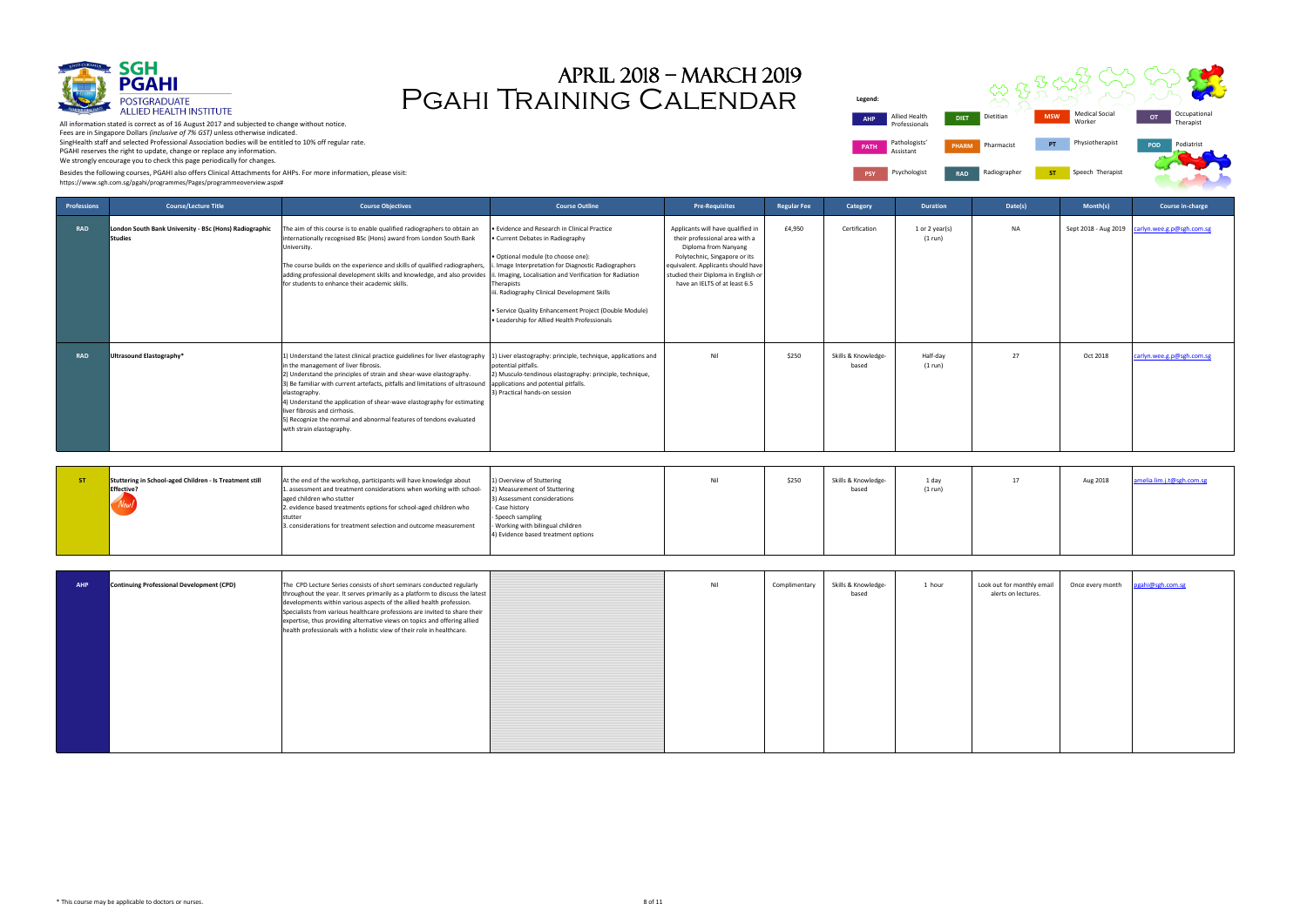

| <b>DIET</b>  | Dietitian    | <b>MSW</b> | <b>Medical Social</b><br>Worker | OT  | Occupational<br>Therapist |
|--------------|--------------|------------|---------------------------------|-----|---------------------------|
| <b>PHARM</b> | Pharmacist   | PT         | Physiotherapist                 | POD | Podiatrist                |
| <b>RAD</b>   | Radiographer | <b>ST</b>  | Speech Therapist                |     |                           |

# Pgahi Training Calendar April 2018 – march 2019

Allied Health Professionals **Legend: AHP Allied Health DIET Di PATH** Pathologists Assistant **PSY** Psychologist **RAD** 

Besides the following courses, PGAHI also offers Clinical Attachments for AHPs. For more information, please visit:

| <b>Professions</b> | <b>Course/Lecture Title</b>                           | <b>Course Objectives</b>                                                                                                                                                                                                                                                                                                                                                                 | <b>Course Outline</b>                                                                                                                                                                                                                                                                                                                                                                                                                                                                                                                                                                                                                                                                                                                                                                                                                                                                                                                                                                                                                                             | <b>Pre-Requisites</b> | <b>Regular Fee</b> | Category                       | <b>Duration</b>      | Date(s)                                       | Month(s)             | Course in-charge                                      |
|--------------------|-------------------------------------------------------|------------------------------------------------------------------------------------------------------------------------------------------------------------------------------------------------------------------------------------------------------------------------------------------------------------------------------------------------------------------------------------------|-------------------------------------------------------------------------------------------------------------------------------------------------------------------------------------------------------------------------------------------------------------------------------------------------------------------------------------------------------------------------------------------------------------------------------------------------------------------------------------------------------------------------------------------------------------------------------------------------------------------------------------------------------------------------------------------------------------------------------------------------------------------------------------------------------------------------------------------------------------------------------------------------------------------------------------------------------------------------------------------------------------------------------------------------------------------|-----------------------|--------------------|--------------------------------|----------------------|-----------------------------------------------|----------------------|-------------------------------------------------------|
| <b>AHP</b>         | Applied Suicide Intervention Skills Training (ASIST)* | 1) Identify the ways of framing observations of the distress of a person at<br>risk, in exploring invitations.<br>2) Relate the needs of a person at risk to the caregiver tasks, based on the experience.<br>PAL model.<br>3) Identify the safety issues and corresponding actions to take, in the<br>development of a Safety Framework                                                 | 1) Introduction Module<br>Sets the tone, norms & expectations of the learning<br>2) Attitudes Module<br>- Sensitises participants to their own attitudes towards<br>suicide. Creates an understanding of the impact that attitudes<br>have on their intervention process.<br>3) Knowledge Module<br>Provides participants with the knowledge & skills to<br>recognize & assess the risk of suicide.<br>4) Intervention Module<br>Presents a model for effective suicide intervention.<br>Participants develop their skills through observation,<br>supervised simulation experiences & role-plays.<br>5) Resources Module<br>- Generates information about resources in the local<br>community. Promotes a commitment by participants to build<br>local resources into helping networks.                                                                                                                                                                                                                                                                          | Nil                   | \$530              | Skills & Knowledge-<br>based   | 2 days<br>$(2$ runs) | $11 - 12$<br>$7 - 8$                          | Jul 2018<br>Nov 2018 | amelia.lim.j.t@sgh.com.sg                             |
| <b>AHP</b>         | Biostatistics for Research (Basic/Intermediate)*      | 1) Gain a good introduction to biostatistical concepts, particularly in the<br>context of clinical trials and other aspects of clinical research.<br>2) Learn the essential statistical considerations in clinical trials and various Design issues, intention to treat vs per protocol, estimation,<br>functions of SPSS.<br>3) Learn how to use SPSS qualitatively and quantitatively. | 1) SPSS basics - defining data, simple descriptive<br>2) Introduction to Clinical research methodology.<br>Hypothesis testing, type 1 & 2 errors & Sample size<br>3) Qualitative analysis<br>Parametric and non-parametric tests<br>4) Recording data, logical and compute statements. Charts &<br>graphs<br>5) Quantitative Analysis:<br>Determining associations between categorical variables - Chi<br>square, Fisher's Exact and McNemar test. Use of odds ratios<br>and relative risks<br>6) Merging files. Exporting files from Excel & Access. Syntax<br>commands<br>7) Correlation & Linear Regression Association between<br>quantitative variables - Pearson's & Spearman's correlation.<br>Multiple regression to control for confounders or to<br>determine for predictors in a quantitative outcome variable<br>8) Logistic regression<br>To control for confounders or to determine predictors for a<br>qualitative outcome variable<br>9) Survival analysis<br>Kaplan Meier and Cox regression for analysis of quantitative<br>data with censoring | Nil                   | \$700              | Pedagogy & Research            | 3 days<br>(3 runs)   | 21 - 23 Jan<br>$11 - 13$ Feb<br>$11 - 13$ Mar | Jan, Feb, Mar 2019   | amelia.lim.j.t@sgh.com.sg<br>gnes.low.s.m@sgh.com.sg  |
| <b>AHP</b>         | Biostatistics for Research (Advance)*                 | 1) Gain a good introduction to advanced biostatistical concepts, which<br>extends the intermediate Quantitative and Qualitative Data Analyses<br>techniques.                                                                                                                                                                                                                             | 1) Multinomial, Ordinal, Conditional Logistic Regression (OR<br>s RR)<br>2) Linear Regression versus GLM<br>3) Mixed Model Analysis and Generalised Linear Models<br>4) Repeated Measures GLM versus Mixed Model, Generalised<br><b>Estimating Equations (GEE)</b><br>5) Poisson Regression and Weighted Logistic Regression<br>6) ROC Analysis (Development of Risk Score Models)<br>7) PCA, Factor, and Reliability Analysis                                                                                                                                                                                                                                                                                                                                                                                                                                                                                                                                                                                                                                    | Nil                   | \$750              | Pedagogy & Research            | 3 days<br>(3 runs)   | 12 - 14 Nov<br>$3 - 5$ Dec                    | May 2018<br>Dec 2018 | amelia.lim.j.t@sgh.com.sg<br>agnes.low.s.m@sgh.com.sg |
| <b>AHP</b>         | Developing Leadership Capabilities and Effectiveness* | 1) Understand principles and insights into leadership<br>2) Apply knowledge and skills learnt<br>3) Develop into not merely good, but an extraordinary and effective<br>leader.                                                                                                                                                                                                          | 1) Great Leaders Make a Great Difference<br>2) Character is the Essence of Leadership<br>3) Leadership Principles and Skills<br>4) Leadership Styles: Using the Right One<br>5) Leadership & Teams<br>6) Legacy of Leadership: Develop Your People                                                                                                                                                                                                                                                                                                                                                                                                                                                                                                                                                                                                                                                                                                                                                                                                                | Nil                   | \$400              | Leadership &<br>Communucations | 2 days<br>(1 run)    | 11 & 18 Oct                                   | Oct 2018             | carlyn.wee.g.p@sgh.com.sg                             |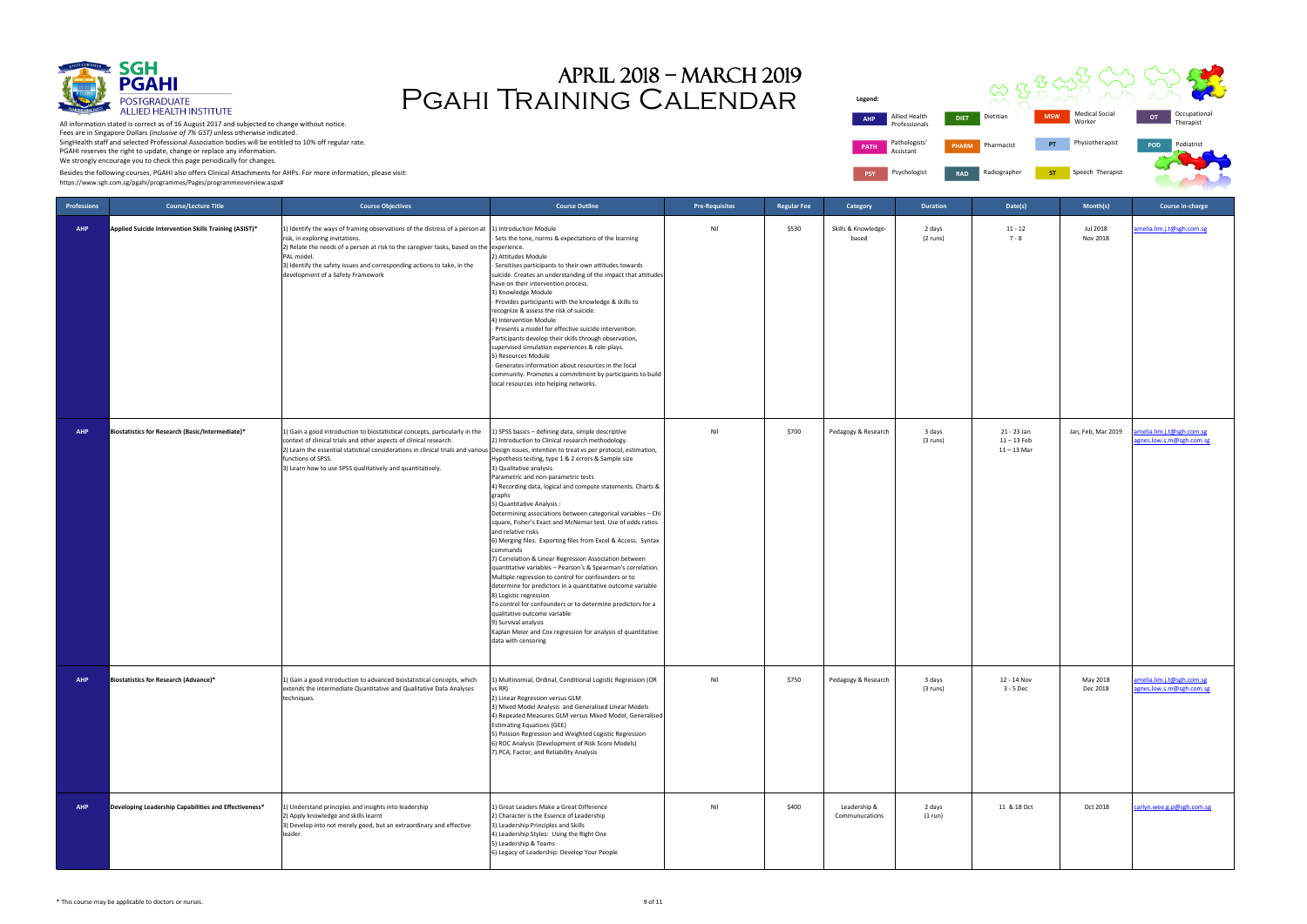Professionals **Legend: PATH** Pathologists Assistant **PSY** Psychologist **RAD** 



All information stated is correct as of 16 August 2017 and subjected to change without notice. Fees are in Singapore Dollars *(inclusive of 7% GST)* unless otherwise indicated. SingHealth staff and selected Professional Association bodies will be entitled to 10% off regular rate. PGAHI reserves the right to update, change or replace any information. We strongly encourage you to check this page periodically for changes.

| gend:       |                                |              |              |            |                                 |            |                           |
|-------------|--------------------------------|--------------|--------------|------------|---------------------------------|------------|---------------------------|
| <b>AHP</b>  | Allied Health<br>Professionals | <b>DIET</b>  | Dietitian    | <b>MSW</b> | <b>Medical Social</b><br>Worker | OT         | Occupational<br>Therapist |
| <b>PATH</b> | Pathologists'<br>Assistant     | <b>PHARM</b> | Pharmacist   | PT         | Physiotherapist                 | <b>POD</b> | Podiatrist                |
| <b>PSY</b>  | Psychologist                   | <b>RAD</b>   | Radiographer | <b>ST</b>  | Speech Therapist                |            |                           |

# Pgahi Training Calendar April 2018 – march 2019

Besides the following courses, PGAHI also offers Clinical Attachments for AHPs. For more information, please visit:

| <b>Professions</b> | <b>Course/Lecture Title</b>                                                 | <b>Course Objectives</b>                                                                                                                                                                                                                                                                                                                                                                                                  | <b>Course Outline</b>                                                                                                                                                                                                                                                                                                                                                                                                          | <b>Pre-Requisites</b> | <b>Regular Fee</b>                                  | Category                     | <b>Duration</b>                                                           | Date(s)                                                          | Month(s)             | <b>Course in-charge</b>   |
|--------------------|-----------------------------------------------------------------------------|---------------------------------------------------------------------------------------------------------------------------------------------------------------------------------------------------------------------------------------------------------------------------------------------------------------------------------------------------------------------------------------------------------------------------|--------------------------------------------------------------------------------------------------------------------------------------------------------------------------------------------------------------------------------------------------------------------------------------------------------------------------------------------------------------------------------------------------------------------------------|-----------------------|-----------------------------------------------------|------------------------------|---------------------------------------------------------------------------|------------------------------------------------------------------|----------------------|---------------------------|
| <b>AHP</b>         | Diabetes Nutrition*                                                         | 1) Equip the multidisciplinary diabetes healthcare providers with basic yet [1] Nutrition in diabetes management<br>essential nutrition knowledge on diabetes<br>2) Debunk misconceptions surrounding diet and diabetes<br>3) Enhance the importance of using self-blood glucose monitoring as a<br>tool to better achieve the control of blood glucose level and to see how<br>different food affect blood glucose level | 2) Diabetes nutrition recommendations<br>3) "Diabetic diet" - Facts and Fallacies<br>4) Eating with Diabetes<br>5) Meal Planning with Diabetes<br>6) Glycaemic Index and mixed meals<br>7) Importance of SBGM<br>8) Tracking hypers and hypos<br>9) Eating out<br>10) Armchair Supermarket Tour                                                                                                                                | Nil                   | \$220                                               | Skills & Knowledge-<br>based | 1 day<br>(1 run)                                                          |                                                                  | Sep 2018             | amelia.lim.j.t@sgh.com.sg |
| <b>AHP</b>         | <b>Enteral Nutrition*</b>                                                   | 1) Get equipped with core competency skills in identifying patients<br>requiring nutrition support, with emphasis on enteral feeding and its<br>potential complications.<br>2) Promote evidence-based enteral nutrition practices.                                                                                                                                                                                        | 1) Nutrition screening and assessment<br>2) Enteral feeding rationale and monitoring<br>3) Identifying enteral feeding complications<br>4) Enteral feeding trouble shooting<br>5) Medication administration via feeding tube<br>6) Enteral feed product selection<br>7) Feeding tube selection<br>8) Enteral product taste session                                                                                             | Nil                   | \$220                                               | Skills & Knowledge-<br>based | 1 day<br>(1 run)                                                          | 26                                                               | Feb 2019             | amelia.lim.j.t@sgh.com.sg |
| <b>AHP</b>         | rgonomics                                                                   | To understand ergonomics / human factors approach to human-machine-<br>environment system.                                                                                                                                                                                                                                                                                                                                | 2 Days Workshop covers :<br>1) Introduction to ergonomics<br>2) Musculoskeletal Systems and Disorders<br>3) Ergonomics Risk Assessment<br>4) Anthropometry<br>5) Ergonomic programme development<br>6) Office Ergonomics<br>7) Manual Handling<br>8) Stretching exercises<br>(Additional 1/2 day for OTs on Case Discussions and<br>Applications)                                                                              | Nil                   | \$470<br>Additional \$150 for<br>follow-up session) | Skills & Knowledge-<br>based | 2 days<br>(1 run)<br>2.5 days for OTs<br>(0.5 day to be 1 month<br>later) | 7 - 8 Mar                                                        | Mar 2019             | joyce.lee.g.l@sgh.com.sg  |
| <b>AHP</b>         | <b>Essential Counselling Skills*</b>                                        | 1) Provide training in the use of counselling skills.<br>2) Identify the range of attitudes, behaviours and skills when working with 2) Qualities of an Effective Helper<br>different people.<br>3) Apply problem-solving technique in a safe and supportive environment. 4) Attending & Observational Behaviors<br>4) Discuss the ethical and practical implications.                                                    | 1) Overview of Counseling<br>3) Seven Principles of Casework<br>5) The Problem-Solving Approach: PADI<br>6) Basic Listening Skills                                                                                                                                                                                                                                                                                             | Nil                   | \$500                                               | Skills & Knowledge-<br>based | 2 days<br>(2 runs)                                                        | 17 - 18 May<br>&<br>11 - 12 Oct                                  | May & Oct 2018       | amelia.lim.j.t@sgh.com.sg |
| <b>AHP</b>         | Influencing Behaviour in Dementia Care Through Person-<br>Centred Approach* | 1) Define what it means to be person-centred in a care setting.<br>2) Adopt the person-centred approach to address responsive behaviours<br>of persons with dementia.<br>3) Apply the Enriched Model of Dementia to influence behaviour so as to<br>promote dignity and respect for people with dementia                                                                                                                  | 1) Experiential Activity<br>2) Unpacking Person-centred Care (PCC) Principles<br>a. Definition=VIPS<br>b. Barriers to VIPS in care setting<br>3) Using the Enriched Model of Dementia to address<br>responsive behaviours<br>a. Defining responsive behaviours<br>b. Adopt the Enriched Model of Dementia to explain the<br>responsive behaviours<br>c. Formulate PCC interventions to address the responsive<br>behaviours    | Nil                   | \$550                                               | Skills & Knowledge-<br>based | 2 days<br>(2 runs)                                                        | $28 - 29$<br>$14 - 15$                                           | Jul 2018<br>Feb 2019 | joyce.lee.g.l@sgh.com.sg  |
| <b>AHP</b>         | Introduction to Solution Focused Brief Therapy (SFBT)*                      | 1) Acquire knowledge of the core skills, mind-set and philosophy of SFBT.<br>2) Appreciate the relevance of SFBT to their clinical practice (specifically<br>within the healthcare setting).<br>3) Practice application of the solution focused model structure during the 3) Key questioning techniques<br>course of the workshop.                                                                                       | 1) Introduction to the history, development, philosophy &<br>mindset of solution focused brief therapy<br>2) Basic framework for first session protocol<br>4) Stages of Solution Building<br>5) Review of Day 1 & process<br>6) Basic framework for second & subsequent session protocol<br>7) Applying EARS process<br>8) Dealing with client setbacks, relapses & challenging<br>situations<br>9) Final review of SF process | Nil                   | \$700                                               | Skills & Knowledge-<br>based | 2.5 days<br>(1 run)                                                       | 4 - 5 Oct<br>(Full day)<br>7 Nov<br>(half day follow-up session) | Oct & Nov 2018       | amelia.lim.j.t@sgh.com.sg |